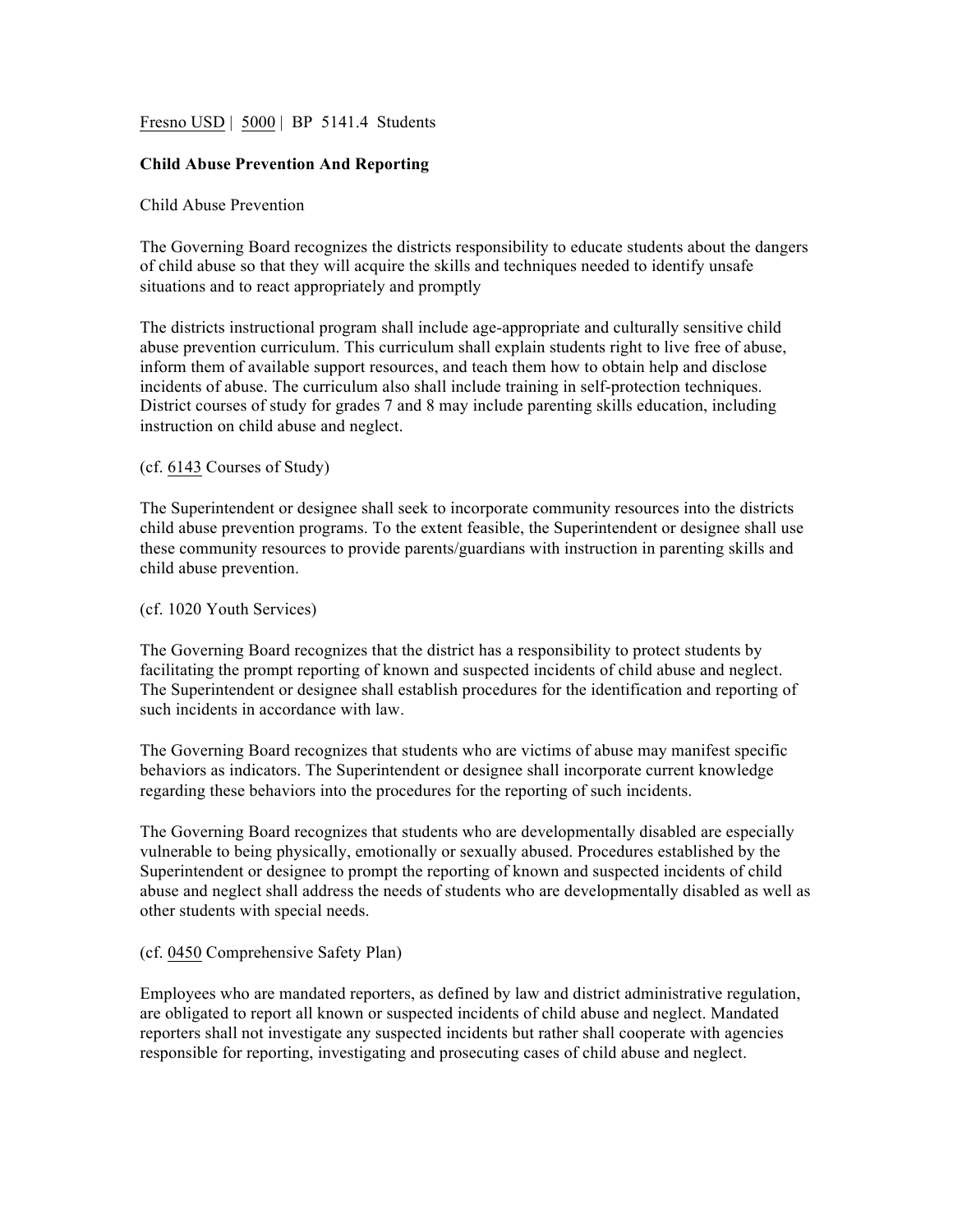Note: Penal Code 11165.7 describes the content of training to be provided to mandated reporters; see the accompanying administrative regulation. Districts that do not provide such training are required to report to the California Department of Education the reasons that training has not been provided. Pursuant to Penal Code 11165.7, a lack of training does not excuse any mandated reporter from the duty to report suspected child abuse and neglect.

The Superintendent or designee shall provide training regarding the reporting duties of mandated reporters. Training will incorporate current knowledge regarding behavioral indicators of abuse.

In the event that training is not provided to mandated reporters, the Superintendent or designee shall report to the California Department of Education the reasons that such training is not provided. (Penal Code 11165.7)

Parents/guardians may contact the Superintendent or designee to obtain procedures for filing a complaint against a district employee or other person whom they suspect has engaged in abuse of a child at a school site.

Legal Reference:

EDUCATION CODE

32280-32288 Comprehensive school safety plans

33308.1 Guidelines on procedure for filing child abuse complaints

44690-44691 Staff development in the detection of child abuse and neglect

44807 Duty concerning conduct of students

48906 Notification when student released to peace officer

48987 Dissemination of reporting guidelines to parents

49001 Prohibition of corporal punishment

51220.5 Parenting skills education

PENAL CODE

152.3 Duty to report murder, rape, or lewd or lascivious act

273a Willful cruelty or unjustifiable punishment of child; endangering life or health

288 Definition of lewd or lascivious act requiring reporting

11164-11174.4 Child Abuse and Neglect Reporting Act

WELFARE AND INSTITUTIONS CODE